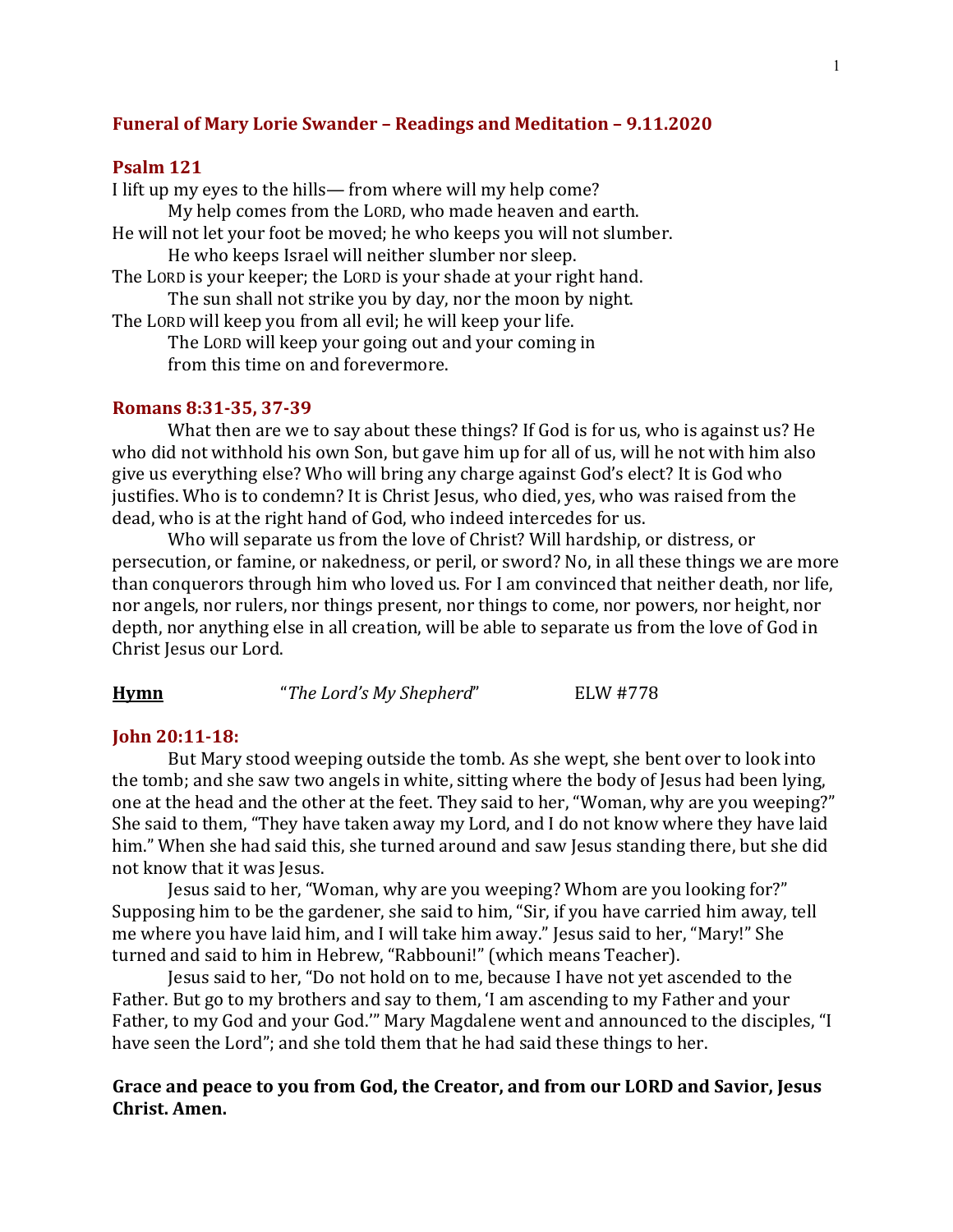*Mary Magdalene went and announced to the disciples, "I have seen the Lord"; and she* told them that he had said these things to her.

Mary Lorie Swander channeled Mary Magdalene her whole life. Oh, she wouldn't have described herself that way, but if ever there was another Mary who began as the salt of the earth and used that saltiness to spice up the world around her, it was Mary Lorie. Of course, you all might not have made that connection, especially if you'd heard about the confusion about her name that surrounded her most of her life. For from birth through her first 3 weeks, she had no name. Then brother Bruce called her Mary. Her sister's family knew her as her Auntie Ree, while her brother's family always called her Aunt La-Ree. Then, much to the whole family's surprise, when she moved to Olathe, she introduced herself as Mary. A woman of many names, but only one that matters now, "child of God," for Mary was the essence of the proud Marys of the Bible – always announcing to the world that she had seen the Lord - and everything she did confirmed, that was the God's honest truth.

It is hard to try to sum up such a life of living faith, hard to totally "capture" her many ways of being throughout her amazing life's work. She was a homemaker, and by that I mean the very best use of that term. She was in the business of making "home" for her loved ones, her friends, and often an extended community that she hardly knew, but soon became part of her home. She was a great cook and hostess, and she and Dean entertained at lake homes in Oklahoma and Arkansas. There were always BBQ ribs and baked beans to welcome guests, and no matter who you were, she made you feel welcome. With Mary, you were always at home.

If Mary were to have taken a "gifts inventory" that some organizations are fond of using, she would have scored an  $A++$  (and more!) in the area they call "Woo" for the gift of hospitality. Mary *knew* how to "woo" folks and pull them in to her home, her family, and her heart.

Folks were drawn to her in the joy of good times shared around many tables. She celebrated every life passage for everyone she knew. She gathered children together for sleepovers and marked perfect attendance, scouting events and too many recitals and games to count over the years. She created wonderful cross stitch and embroidery. And she "salted" her daughter Carol, a preschool teacher, with the knowledge of sharing it all as a labor of love. She baked and crafted and prayed and studied the Bible and sang hymns and *listened.*

It might have been the listening that also made her such a "non-anxious presence" in the midst of hard times. When someone was sick, or in the hospital, Mary served as the family Chaplain (and that gift she passed along to daughter Joan, a pastor.) In caring for folks in those kind of fearful and trying times, Mary shared God's love with relatives as they went home to be with Jesus. She was there for them, and death did not frighten her. She often said she loved life and having her beloveds all around her, but at the same time she said that when it was her time, her "bags were packed and ready."

And now that she has reached her eternal home, she knows the ultimate truth of Resurrection. She knows, because even now as she is reunited with family and her beloved husband, Dean, Jesus is saying to her, *"I am the resurrection and the life. Those who believe in* me, even though they die, will live, and everyone who lives and believes in me will never die. *Do you believe this?"* And I am very sure that Mary Lorie faithfully responds, as always, "Yes, Lord, you know I do."